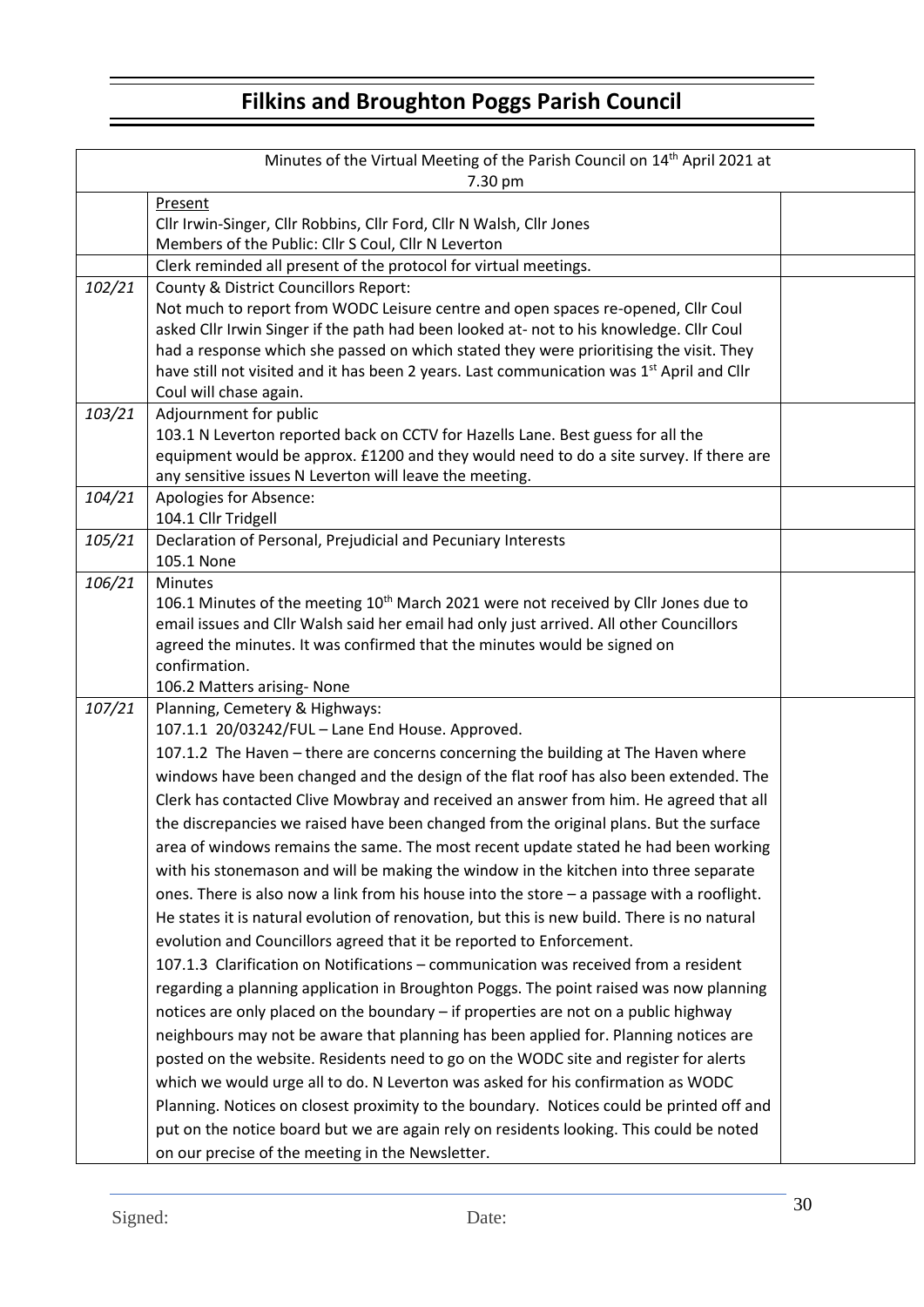|        | Cemetery- Gravel path & trees - Cllr Jones reported that he has now received a<br>107.2                                                                                                        |  |
|--------|------------------------------------------------------------------------------------------------------------------------------------------------------------------------------------------------|--|
|        | second quote from Mike Donnall, which is a little cheaper at £2840 approx. Cllr Jones                                                                                                          |  |
|        | will look and see if he can get a third quote many have been contacted but not                                                                                                                 |  |
|        | responded. At the next meeting we will consider the next quote and make a decision.                                                                                                            |  |
| 108/21 | <b>Village Matters:</b>                                                                                                                                                                        |  |
|        | 108.1 CLP update - Cllr Walsh has had a discussion with Teresa and has received a                                                                                                              |  |
|        | document from her and want advice on some issues whether they are Parish Council or                                                                                                            |  |
|        | CLP issues. Cllr Walsh will circulate so we can discuss but there is a very good basis to                                                                                                      |  |
|        | start working on after lockdown. Some of the Committee do not do virtual meetings but                                                                                                          |  |
|        | they have a foundation that can be built on quite quickly.                                                                                                                                     |  |
|        | 108.2 Pear Trees - Bulls Close. Clerk reported OCC have still not replied to emails and if                                                                                                     |  |
|        | no response Clerk will contact Paul Wilson for a reply.                                                                                                                                        |  |
|        | 108.3 The Gassons Grass cutting - Clerk has received a response from Cottesway and                                                                                                             |  |
|        | they will not be doing 16 cuts during the Summer and 1 in the Winter.                                                                                                                          |  |
|        | 108.4 Street Lighting - Clerk has received confirmation lights 7 & 8 will be replaced on<br>19/04 - Jo Russell has been informed. We have money in the budget for the next                     |  |
|        | tranche so where do the Council want to replace next. It was decided we would                                                                                                                  |  |
|        | continue with the village road and down to Broughton Poggs.                                                                                                                                    |  |
|        | 108.5 Gassons Allotment site-25 years has been confirmed with WODC - awaiting the                                                                                                              |  |
|        | lease.                                                                                                                                                                                         |  |
|        | 108.6 Village Sign - Clerk is waiting for new budget year to receive confirmation that                                                                                                         |  |
|        | the village sign has been ordered. We have asked that the location and sign is the same.                                                                                                       |  |
|        | 108.7 Goodfellows - white bridge. OCC will be visiting within the next two weeks.                                                                                                              |  |
|        | 108.8 Gassons Ramp - Pam Edwards would like to join the meeting if we are notified                                                                                                             |  |
|        | when they are coming. If we are told then she is welcome to join and will be contacted.                                                                                                        |  |
|        | It may be that the Inspector just comes and does not advise us.                                                                                                                                |  |
|        | 108.9 Bund - Cllr Irwin Singer and Robbins met with Lawrence King. He has reported                                                                                                             |  |
|        | that he is very happy with the functioning of the bund and thinks no serious works will                                                                                                        |  |
|        | be needed for some time to come. Cllr Robbins is doing the maintenance which is all<br>that needs to be done.                                                                                  |  |
|        | 108.10 ECT Pollarding willows - Works were not carried out on 11 <sup>th</sup> March but weather                                                                                               |  |
|        | was really bad. Clerk has asked N Lawson for a new date.                                                                                                                                       |  |
|        | 108.11 Telephone Box Cllr Jones reported that works will not be started until weather                                                                                                          |  |
|        | improves. We will tidy it up and paint it. The budget is up to £500. There is a bookcase in                                                                                                    |  |
|        | the Village Shop currently. We need to do maintenance this year as it is central in the                                                                                                        |  |
|        | village. Volunteers will be contacted.                                                                                                                                                         |  |
|        | 108.12 Taylors Close - Nick Lawson has emailed they are currently carrying out wildlife                                                                                                        |  |
|        | surveys in the field as it has been identified as having excellent habitat value. He has                                                                                                       |  |
|        | spoken with Andrew Cripps and has agreed for access to the playground across the field                                                                                                         |  |
|        | and may not be adverse to surrendering a little more land in the future. They will await                                                                                                       |  |
|        | the survey reports to make a decision. Field has been flailed in the last couple of weeks.                                                                                                     |  |
|        | 108.13 Hardcastles Field - After the last meeting when we agreed they could us the field                                                                                                       |  |
|        | as a car park on 30 <sup>th</sup> May St Filica received an email with many requirements for them to<br>use the field - notice, hand sanitiser social distancing etc including marshalling the |  |
|        | field. It was passed to Council as the field does not belong to them. Cllr Ford has spoken                                                                                                     |  |
|        | to them about the field and confirmed that as far as the Council is concerned the field                                                                                                        |  |
|        | will not be stewarded as this would make us liable but they can use it and areas will be                                                                                                       |  |
|        | roped off around the shed and houses. The field will close at 6pm.                                                                                                                             |  |
|        | 108.14 CPRE - Flooding, water and drainage questionnaire has been circulated for                                                                                                               |  |
|        | comments. We need to answer as a Parish Council but as all are in different parts of the                                                                                                       |  |
|        | village input from everyone would be needed. Robert Courts has an article from                                                                                                                 |  |
|        | Clanfield and Alvescot have a range of problems - it is important that we support CPRE.                                                                                                        |  |
|        |                                                                                                                                                                                                |  |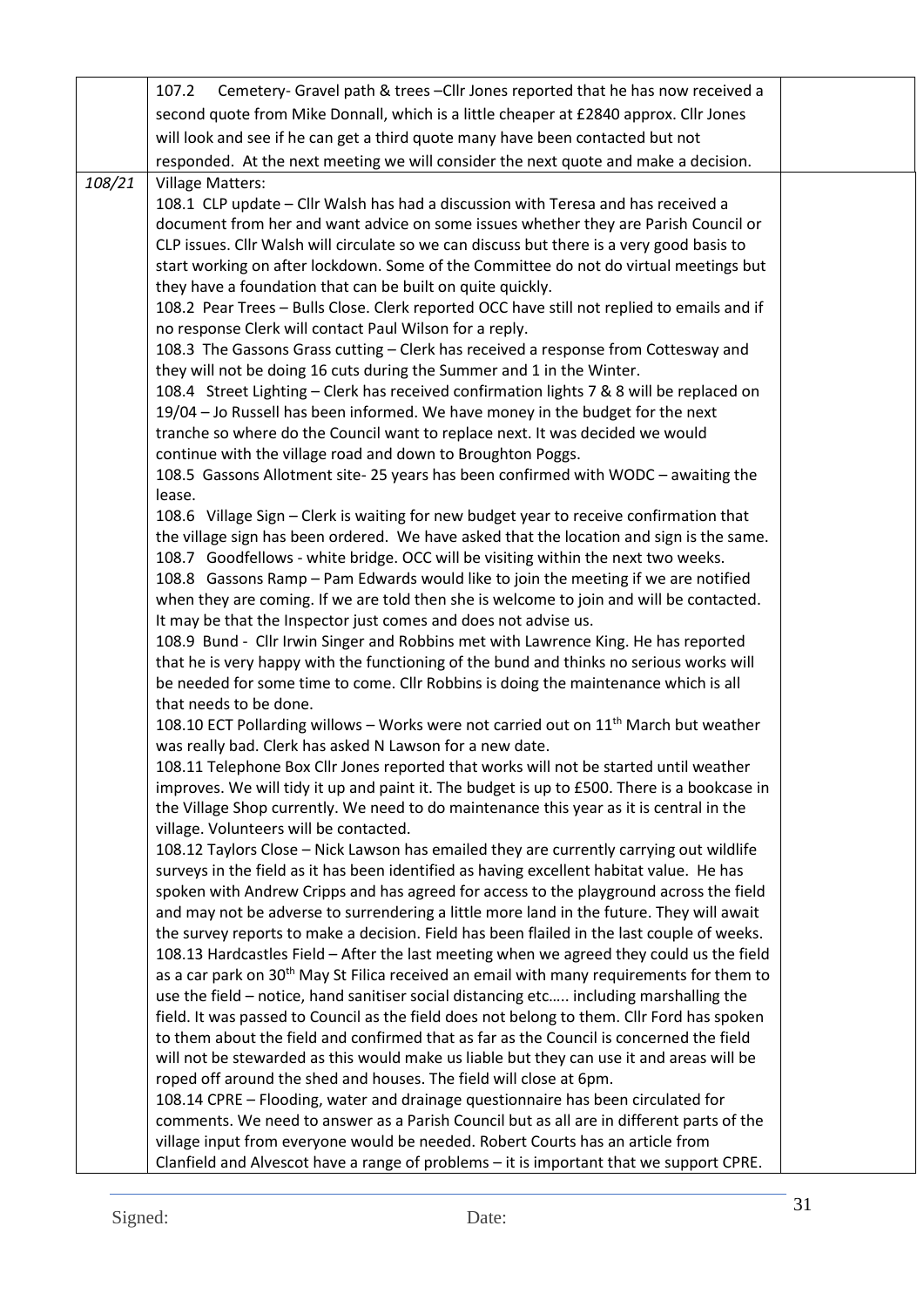|        | 108.15 Villager Bus Service - Robert Courts highlighted funding and the importance of                              |  |  |
|--------|--------------------------------------------------------------------------------------------------------------------|--|--|
|        | community bus services. The Villager Bus resumed today under restricted numbers. Cllr                              |  |  |
|        | Ford has contacted the regular users $-$ a few are not comfortable with using it currently.                        |  |  |
|        | 108.16 Transport Group - Cllr Ford has followed up concerning WOT - report as below.                               |  |  |
|        | Would it be possible for RAF to put buses on to move their personnel to work each day.                             |  |  |
|        | They do know how many people live off base but they are all in private accommodation                               |  |  |
|        | and would have to park their cars. Cllr Ford will raise the issue at the next liaison                              |  |  |
|        | meeting.                                                                                                           |  |  |
|        | 108.17 WOT - Cllr Ford followed up with Lee Bennet as he is part of CLP concerning                                 |  |  |
|        |                                                                                                                    |  |  |
|        | WOT and his involvement. Clerk has also forwarded some correspondence from Alvescot                                |  |  |
|        | concerning some background information. There have been some revisions re funding,                                 |  |  |
|        | and they are looking at culminating in Curbridge. N Leverton was asked if he had any                               |  |  |
|        | information. Charles Maynard has been told that to cross the Shill would cause many                                |  |  |
|        | local problems. They are now finding out where houses are going to be built and aiming                             |  |  |
|        | for those areas. Carterton is becoming a big town and needs to be taken seriously -                                |  |  |
|        | latest update was Minster Lovell and it is forever evolving. We already have an issue                              |  |  |
|        | with traffic on the B4477 and if there is an easy access station to Oxford this would                              |  |  |
|        | cause greater issues for us. Cllr Coul asked if we were negative or positive about it.                             |  |  |
|        | Currently it is impossible to say. We would need a meeting to discuss as a village                                 |  |  |
|        | perspective - part of the issue is not only going east but being on the County border we                           |  |  |
|        | have lost all of our transport links in all directions. Cllr Coul reported that Carterton may                      |  |  |
|        | not be intended to be the end but it may be extended into the Cotswolds. We need to                                |  |  |
|        | look to have a meeting with him and other Parish Councils in the district and ask him to                           |  |  |
|        | give a presentation – this would be after $21st$ June. There are 85 groups who have                                |  |  |
|        | applied for the funding for the feasibility studies all over the country $-$ it may not be                         |  |  |
|        | considered as the aim of the funding was to look at the old routes and re-open them not                            |  |  |
|        | look at new routes.                                                                                                |  |  |
|        | 108.18 Les Goward has been doing a very good job around the village and has been                                   |  |  |
|        | noticed by many residents.                                                                                         |  |  |
|        | 108.3 RAF Brize Norton - Some recent communications coming from the last liaison                                   |  |  |
|        | meeting which will be put on the website. RAF Visual Circuit Procedural and Instrument                             |  |  |
|        | Approach brief this shows all circuits around Brize Norton also the Defence Aerodrome                              |  |  |
|        | Manual annex H gives you the local night flying noise abatement procedures. If we put                              |  |  |
|        | this on the website they can look at this. Easter Sunday was scheduled training flights.                           |  |  |
|        | They are also going to build a new radar tower. It will be sited on north east of the camp                         |  |  |
|        | on the other side of the road to the camp. There is a proposal going in soon.                                      |  |  |
|        | Cllr Suzi Coul and N Leverton left the meeting.                                                                    |  |  |
| 109/21 | Finance:                                                                                                           |  |  |
|        |                                                                                                                    |  |  |
|        | 109.1 Clerk has circulated the payment list for 11 <sup>th</sup> March to 14 <sup>th</sup> April 2021 and this has |  |  |
|        | also been posted on the website. Clerk went through the list of expenses. All agreed.                              |  |  |
|        | Current account balance £6983.69 deposit account £35190.82 less uncashed cheques                                   |  |  |
|        | and allocated cash leaves a surplus of £22994.80 so far. Village Centre account no                                 |  |  |
|        | payments - COIF account £1,383.10, current account £23,717.86 showing a surplus so                                 |  |  |
|        | far of £15,291.96.                                                                                                 |  |  |
|        | 109.2 End of year Accounts - Reserves we were predicting about £2k but on finalising                               |  |  |
|        | this went up to £4994.80 this was due to an underspend on the street lights the                                    |  |  |
|        |                                                                                                                    |  |  |
|        | cemetery budget was unspent. This amount can be earmarked for specific undertakings                                |  |  |
|        | for 2021/22. Some projects mentioned have been pump at the village centre, trees in                                |  |  |
|        | cemetery we are short of the quote, new strimmer for groundsman. Andy Cole has given                               |  |  |
|        | a quote for the swimming pool wall as Donald Puffit cannot undertake this. Clerk will                              |  |  |
|        | allocate monies to reserves next year.                                                                             |  |  |
|        | 109.3 Scribe accounts training is nearly done and will be set up for the next year.                                |  |  |